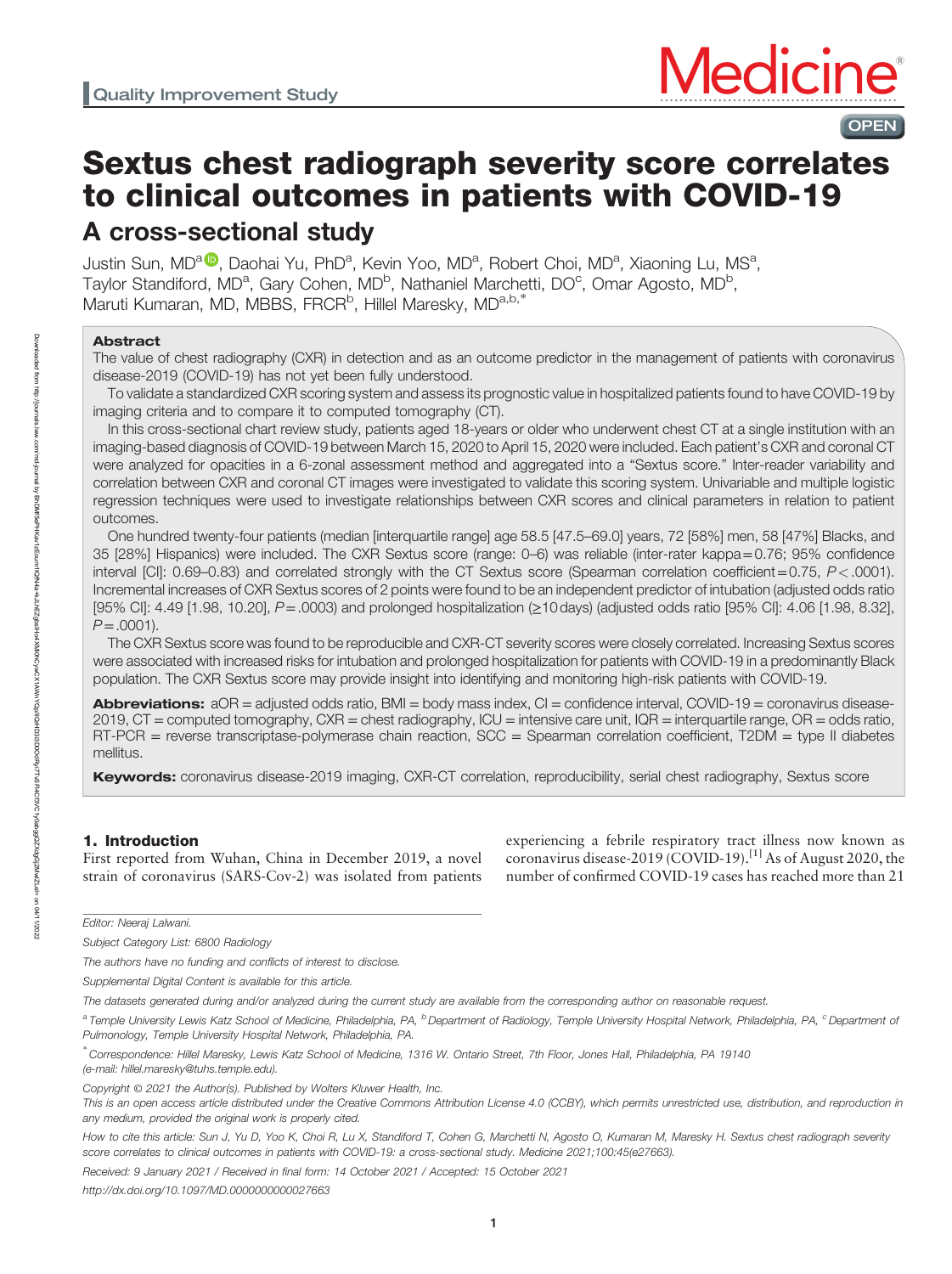million cases globally.[2] Despite the global declaration of pandemic, enforcement of strict quarantine rules, and travel restrictions, COVID-19 continues to spread rapidly and additional surges appear imminent.<sup>[3]</sup>

With the rapid influx of patients experiencing respiratory tract symptoms and finite medical resources, there have been limitations in diagnostic capabilities especially in endemic areas  $(i.e., "hot spots")$  during heightened COVID-19 spikes. $^{[4]}$  Chest computed tomography (CT), with its sensitivity of up to  $96\%,$ <sup>[5,6]</sup> is currently considered one of the most reliable methods for the triage of possible COVID-19 patients.<sup>[7-10]</sup> The American College of Radiology and British Society of Thoracic Imaging have recognized the value of CT imaging and chest radiography (CXR) when used appropriately while cautioning against the use of CT in large-scale screening or first-line testing to diagnose  $COVID-19.$ <sup>[11,12]</sup>

CXR, which has hitherto taken a back seat to CT scanning in COVID-19 positive or suspected patients, is still one of the most commonly performed radiological investigations due to its versatility and broad indications. Despite the reported lower sensitivity  $(57\% - 69\%)$  of CXR for detecting COVID-19,  $^{[13-15]}$ frequent CXRs may have a promising role both in triaging patients and monitoring evolving pulmonary abnormalities in critically ill patients. Recent reports have identified correlations between disease severity and CXR findings and underscored the value of early imaging in COVID-19 patients.<sup>[14,16,17]</sup> Although a recent Cochrane review of 2 trials suggested an equivocal role of routine CXR in patients with lower respiratory tract infections, the significance of CXR in assessing disease severity and

prognosis in patients with COVID-19 warrants additional investigation.<sup>[18,19]</sup>

Extracting additional objective information from CXRs to better monitor and identify high risk patients could improve patient management especially during high-volume situations. The purpose of our study was to assess the prognostic value of CXR using a standardized scoring system in hospitalized patients found to have COVID-19 by imaging criteria, to test its reproducibility, and to compare this score to CT.

## 2. Materials & methods

This retrospective cross-sectional study was approved by the Institutional Review Board of Temple University Health Network. The requirement for informed consent was waived. Clinical and imaging data were aggregated from the electronic medical record and used to validate a 2-step 6-zonal assessment scoring system on CXRs and investigate correlating clinical outcomes.

## 2.1. Inclusion and exclusion criteria

All patients with the diagnosis of COVID-19 and who were admitted to TUHN a large urban multicenter health system from March 15 to April 16, 2020 were included in our study. Inclusion criteria were age 18 years or older, positive COVID-19 imaging findings and acquisition of both chest CT and CXR. Patients with unevaluable images or who did not meet the primary endpoints of discharge or death by April 30, 2020 were excluded as study



Figure 1. Flow diagram of cross sectional cohort study illustrating inclusion and exclusion criteria.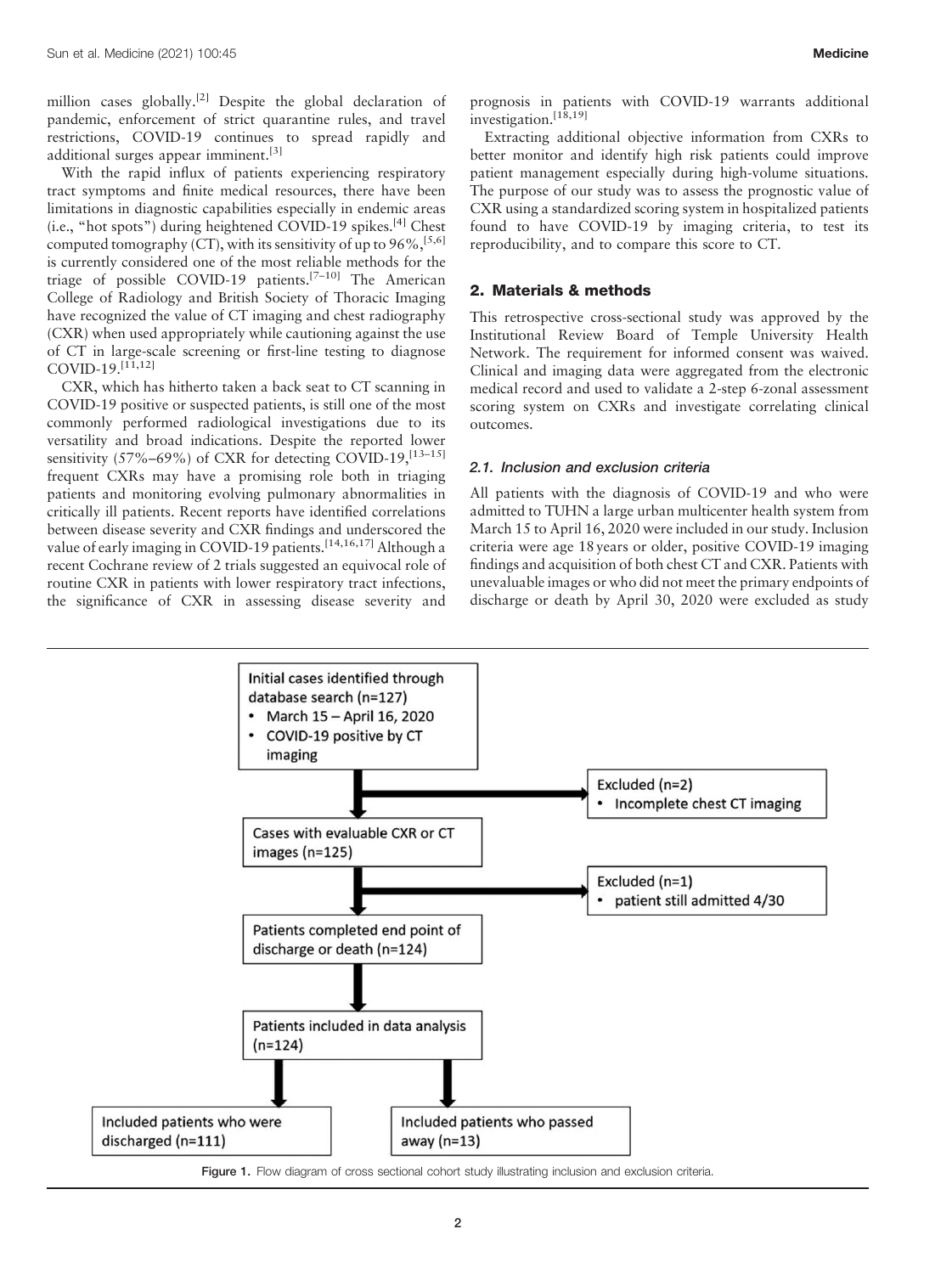analyses began May 1<sup>st</sup>. After exclusions, 124 patients were included for analysis (Fig. 1). Patients with multiple admissions during this period had their clinical and imaging data combined from each admission.

#### 2.2. Clinical data collection

Data extracted from the patients' electronic medical record included age, sex, race, body mass index (BMI), smoking status (never-smoker, current smoker, former smoker, unknown), comorbidities (hypertension, diabetes mellitus type II [T2DM], chronic obstructive pulmonary disease, cardiovascular disease, malignancy, cerebrovascular disease, chronic kidney disease, asthma, hyperlipidemia, chronic liver disease, history of lung transplant), level of care (isolation ward, intensive care unit [ICU]), length of ICU stay, length of hospitalization, intubation status, tracheostomy status, duration on ventilator, inpatient endpoint (discharge, death), leukocyte counts, C-reactive protein levels, lactate dehydrogenase levels, and reverse transcriptasepolymerase chain reaction (RT-PCR) testing results. Patients who had a positive RT-PCR test at any time during their admission were considered RT-PCR positive for COVID-19. Prolonged length of hospitalization was defined as  $\geq$ 10 days.

## 2.3. Imaging data collection

All patients either received digital portable anteriorposterior CXRs or digital posterioranterior/lateral CXRs and at least 1 chest CT. One CXR per day per patient (first CXR of the day), a chest CT coronal section centered around the carina for each CT per patient, and their corresponding CT trinary category impressions (category 1=consistent with viral/atypical pneumonia, category 2=indeterminate, category 3=consistent with other diagnosis) were obtained from the picture archive and communications system and imported into a database for analysis.

#### 2.4. Imaging analysis

A 2-step 6-zonal assessment (e.g., "Sextus score") was calculated on both CXRs and coronal chest CT sections (Fig. 2). First, each lung was divided into 3 zones: upper (above the carina), middle (below the carina up to the inferior pulmonary vein), and lower (below the inferior pulmonary vein). When anatomical landmarks were unable to be adequately identified, each lung was divided into 3 equal zones. Second, each zone was assigned a binary score based on the absence (0) or presence (1) of opacities at least  $1 \text{ cm}^2$  in size. The points of each lung zone were summed together (minimum score 0, maximum score 6).

#### 2.5. Validation study

All CXR and CT images were evaluated independently by 2 naïve readers (JS, KY) trained and supervised by a fellowship-trained cardiothoracic radiologist with 10 years' experience (HSM). CXR and CT images which were acquired within 24 hours of each other without any intervening interventional measures (e.g., intubation or tracheostomy) were assessed for correlation. A random subset of 1 CXR from each of the 124 patients and 30 CTs were independently scored by a second reader (KY) to test for reproducibility. After which, all scores were agreed by consensus by a third-party arbiter (HSM) resolving any



Figure 2. Examples of chest radiography (CXR) Sextus scores. (A) CXR of a 78-year old woman with a history of morbid obesity (BMI=43), hypertension, and hyperlipidemia who presented with shortness of breath. Portable CXR shows left lower lobe opacity with a total Sextus score=1 with opacities in the RLL (right lower lobe). (B) CXR of a 67-year old woman with a history of hypertension, cardiovascular disease, chronic kidney disease, chronic liver disease, and smoking who presented with dyspnea and shortness of breath. Portable CXR shows left lung opacities with a total Sextus score=3 with opacities in the entire right lung. (C) CXR of a 61-year old overweight man (BMI=27) with a history of hypertension and hyperlipidemia who presented with persistent dry cough. CXR shows diffuse lung opacities in bilateral lungs with a total Sextus  $score=6$ . BMI = body mass index.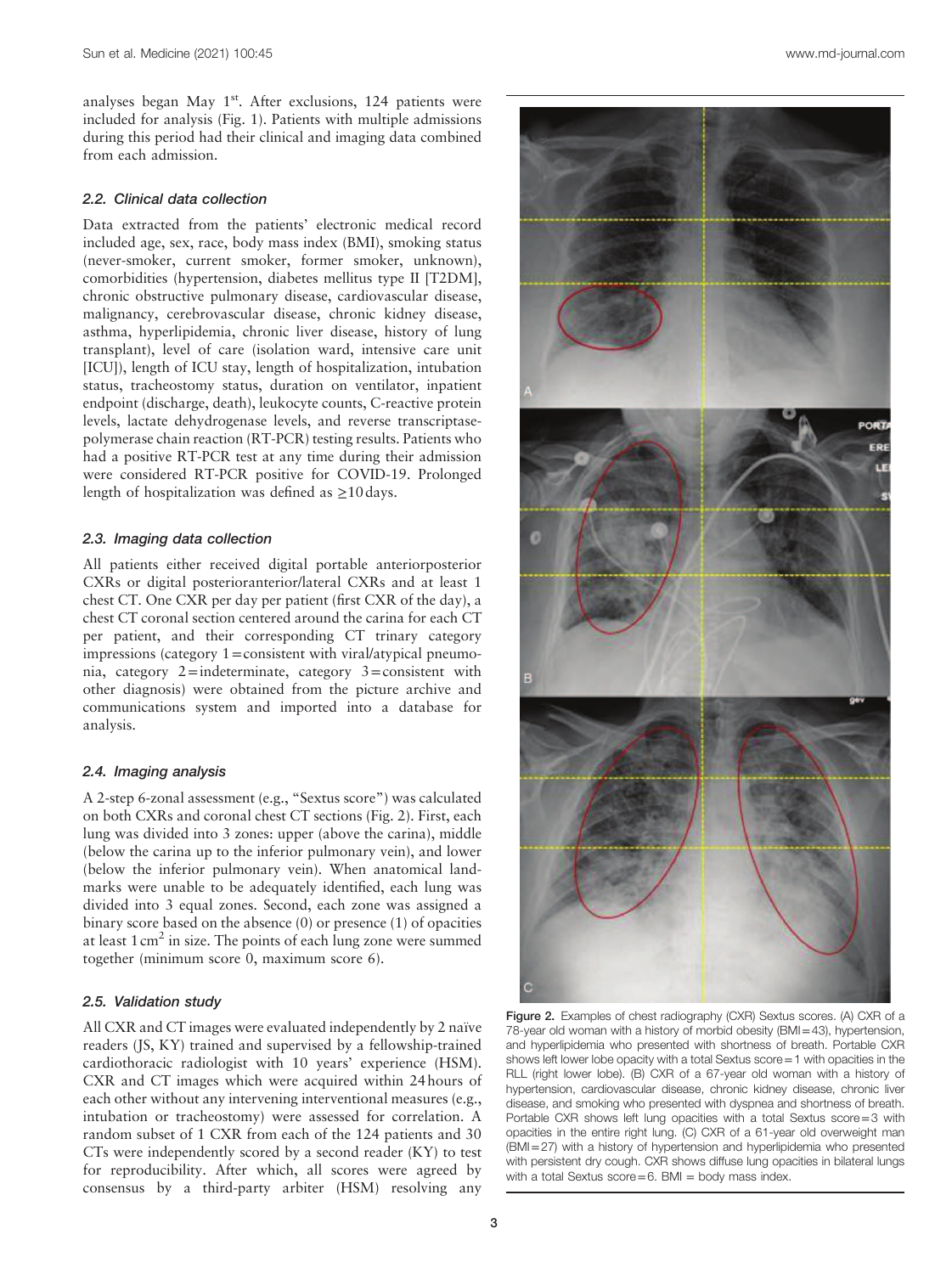discrepant scores. To minimize bias, all readers were blinded to patient histories other than COVID-19 positivity. Readers were blinded to radiologic report as well as each other's scoring, which was performed on 2 separate workstations not linked to picture archive and communications system.

#### 2.6. Statistical analysis

Descriptive summary data were expressed as counts and percentages for categorical variables and median (interquartile range [IQR] or range) for continuous variables. Comparisons between 2 groups were performed using Fisher exact or chisquare test for categorical variables and Wilcoxon rank test for continuous variables. Associations between outcomes such as intubation, prolonged length of hospitalization, or mortality and potential risk factors were first evaluated using raw/unadjusted odds ratios and its 95% confidence intervals (CIs) via univariable logistic regression, with P values from the Wald test in the regression model. Multivariable logistic regression models were used to examine the associations of individual potential risk factors of interest with each of the clinical outcome variables (except for mortality due to its overall low event rate) 1 at a time while adjusting for other potential confounding factors or effectmodifiers. Variable selection was implemented in a step-wise fashion. Adjusted odds ratios (aORs) and their 95% CIs based on these regression models were reported as appropriate. The agreement or inter-rater reliability between CXR Sextus scores from the 2 readers was examined using the weighted kappa and its 95% CI. CXR Sextus scores were correlated with CT Sextus scores and other lab parameters using Spearman correlation coefficient (SCC). Two-tailed P values of less than .05 were considered statistically significant. SAS version 9.4 (SAS Institute, Carey, NC) was used to carry out all the data analyses.

# Table 1

Patient demographics and clinical findings in ICU and ward settings.

| aucht achnographios and oilinoar midirige in 100 and ward scuings<br><b>Variables</b> | All patients $(n=124)$   | ICU patients $(n=38)$ | Ward patients $(n=86)$ |
|---------------------------------------------------------------------------------------|--------------------------|-----------------------|------------------------|
| Age, median [IQR] (yrs)                                                               | 58.5 [47.5-69.0]         | 63.0 [54.0-74.0]      | 55.5 [45.0-68.0]       |
| Sex (male, $N$ $(\%)$ )                                                               | 72 (58)                  | 15(40)                | 57 (66)                |
| Race/ethnicity (N (%))                                                                |                          |                       |                        |
| White                                                                                 | 18 (15)                  | 8(21)                 | 10(12)                 |
| <b>Black</b>                                                                          | 58 (47)                  | 21(55)                | 37(43)                 |
| Hispanic                                                                              | 35 (28)                  | 8(21)                 | 27(31)                 |
| Asian                                                                                 | 3(2)                     | 1(3)                  | 2(2)                   |
| Other/unknown                                                                         | 10(8)                    | 0(0)                  | 10(12)                 |
| Smoking history (N (%))                                                               |                          |                       |                        |
| Never                                                                                 | 66 (53)                  | 17(45)                | 49 (57)                |
| Current                                                                               | 20(16)                   | 5(13)                 | 15(18)                 |
| Former                                                                                | 34 (27)                  | 15(40)                | 19 (22)                |
| Unknown                                                                               | 4(3)                     | 1(3)                  | 3(3)                   |
| BMI, median [IQR] (kg/m <sup>2</sup> ) <sup>*</sup>                                   | 30.9 [25.6-36.5]         | 30.4 [23.8-36.9]      | 31.2 [26.4-35.9]       |
| BMI cutoffs (kg/m <sup>2</sup> ) (N (%)) <sup>2</sup>                                 |                          |                       |                        |
| Non-obese $(<30)$                                                                     | 57 (46)                  | 18 (47)               | 39 (46)                |
| Obese $(>30)$                                                                         | 65 (52)                  | 20(53)                | 45 (54)                |
| Comorbidities (N (%))                                                                 |                          |                       |                        |
| <b>HTN</b>                                                                            | 75 (61)                  | 23(61)                | 52 (61)                |
| T2DM                                                                                  | 50(41)                   | 19 (50)               | 31(37)                 |
| Asthma                                                                                | 22 (18)                  | 6(16)                 | 16 (19)                |
| COPD                                                                                  | 18 (15)                  | 8(21)                 | 10(12)                 |
| Malignancy                                                                            | 16 (13)                  | 8(21)                 | 8(9)                   |
| Cardiovascular disease                                                                | 18(15)                   | 6(16)                 | 12 (14)                |
| Cerebrovascular disease                                                               | 6(5)                     | 2(5)                  | 4(5)                   |
| <b>CKD</b>                                                                            | 18 (15)                  | 8(21)                 | 10(12)                 |
| <b>HLD</b>                                                                            | 39 (32)                  | 18 (47)               | 21(25)                 |
| <b>HIV</b>                                                                            | 4(3)                     | 1(3)                  | 3(4)                   |
| Procedures (N (%))                                                                    |                          |                       |                        |
| Intubation                                                                            | 24 (19)                  | 23(61)                | $1^{\dagger}$ (1)      |
| Duration on ventilator, median [IQR] (d)                                              | $\overline{\phantom{0}}$ | $4[0 - 11]$           |                        |
| Tracheostomy                                                                          | 6(5)                     | 6(16)                 | 0(0)                   |
| Length of hospitalization (d)                                                         |                          |                       |                        |
| Total length, median [IQR]                                                            | $6.0$ [3.0-13.0]         | 14.0 [8.0-19.0]       | $4.5$ [3.0-7.0]        |
| ICU length of stay, median [IQR]                                                      |                          | $8.0$ [4.0-16.0]      |                        |
| RT-PCR results (N (%))                                                                |                          |                       |                        |
| Negative                                                                              | 37(31)                   | 11(30)                | 26 (31)                |
| Positive                                                                              | 84 (69)                  | 26 (70)               | 58 (69)                |
| Mortality (N (%))                                                                     | 13(10)                   | 12 (32)               | $1^*$ (1)              |

Categorical variables are expressed as counts and percentages. Continuous variables are expressed as medians with interquartile ranges [IQR].

BMI=body mass index, CKD=chronic kidney disease, COPD=chronic obstructive pulmonary disease, HIV=human immunodeficiency virus, HLD=hyperlipidemia, HTN=hypertension, ICU=intensive care unit, RT-PCR = reverse transcriptase-polymerase chain reaction, T2DM=type II diabetes mellitus.

4, 2, 1, 3 patients were missing smoking history, BMI, comorbidity, and RT-PCR data respectively.

† Patient passed away in emergency department before transport to isolation ward.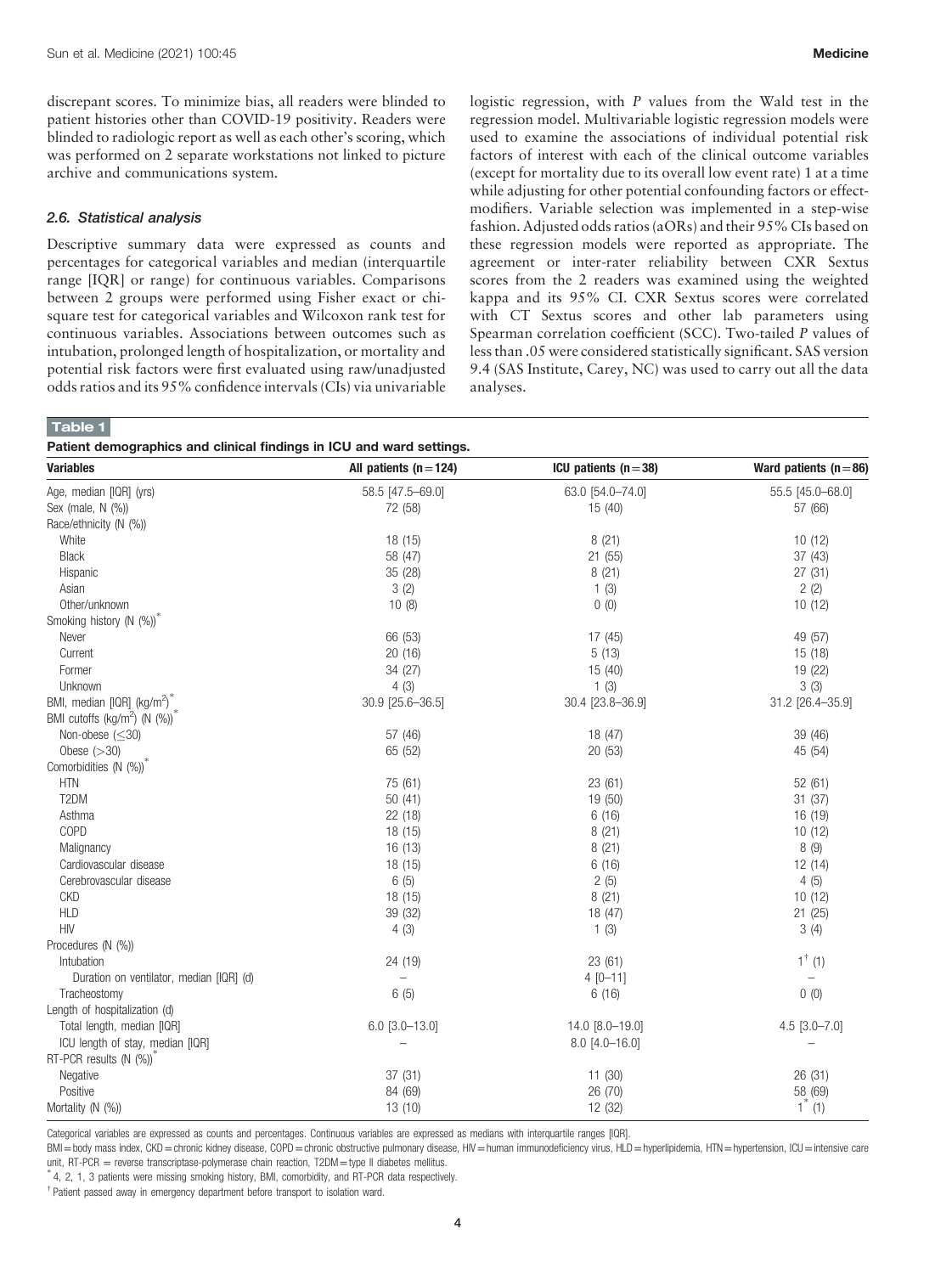## 3. Results

A total of 124 patients were included (median [IQR] age 58.5 [47.5–69.0] years) with additional demographic data represented in Table 1. There were 3 lung transplant patients; 2 with a history of lung transplant and 1 who was diagnosed with COVID-19 during posttransplant recovery. Eighty-four (68%) patients tested positive and 37 (30%) negative on their initial RT-PCR test, and 3 (2%) did not have any documented RT-PCR tests during their admission. Of the 124 chest CT scans, 107 (86%) were category 1 and 17 (14%) category 2. One patient passed away in the emergency department before being transported to an isolation ward, 86 (69%) patients were cared for in isolation wards, and 38 (31%) patients were admitted to the ICU at least once during their admission. The overall median length of hospital stay was 6 [IQR 3–13] days (Table 1).

## 3.1. Sextus CXR scoring validation

CXR scores at presentation ranged from 1 to 6 (median 4, [IQR 2–5]). CT scores at presentation ranged from 1 to 6 (median 4, [IQR 2.5–5]). CXRs were scored independently by 2 readers with a weighted kappa of 0.76 (95% CI: 0.69–0.83), indicating a substantial inter-rater reliability. A total of 116 CXR and CT pairs were identified with a SCC=0.75,  $P < .0001$  (Fig. 3), implying a highly positive association between CXR and CT scores.

#### 3.2. Secondary outcomes of CXR Sextus score

Demographics and clinical findings in relation to the presenting CXR Sextus score ( $\geq$ 3 and  $\geq$ 5) are presented for all 124 patients (Table 2). The severity  $(\geq 3)$  of the presenting CXR scores was not significantly associated with age, smoking status, sex, or BMI. Care level and CT Sextus score upon presentation were somewhat significantly associated with a high CXR Sextus score  $(\geq 3)$  with a P value of 0.08 and <.0001, respectively.

Of the 124 patients, 24 (19%) were intubated, 43 (35%) had a prolonged hospitalization  $(≥10 \text{ days})$ , and 13 (10%) died from COVID-19-related illness. The overall mortality rate was 10.5% with a median age of 72.0 [IQR 62.0–75.0] years for the deceased



Figure 3. Examples of chest radiography (CXR) and chest computed tomography (CT) correlations. (A) CXR and CT images of a 75-year old man with a history of chronic obstructive pulmonary disease, hyperlipidemia, and smoking who was found COVID-19 positive on nasal swab testing. CXR and CT show opacities in the right upper and lower lobes and entire left lung with a total Sextus scores of 5. (B) CXR and CT images of a 63-year old obese woman (BMI=37) with a history of smoking who presented with dry cough, dyspnea, and shortness of breath. CXR and CT show opacities in the middle and lower lobes of bilateral lungs with a total Sextus scores of 4. COVID-19 = coronavirus disease 2019. BMI = body mass index.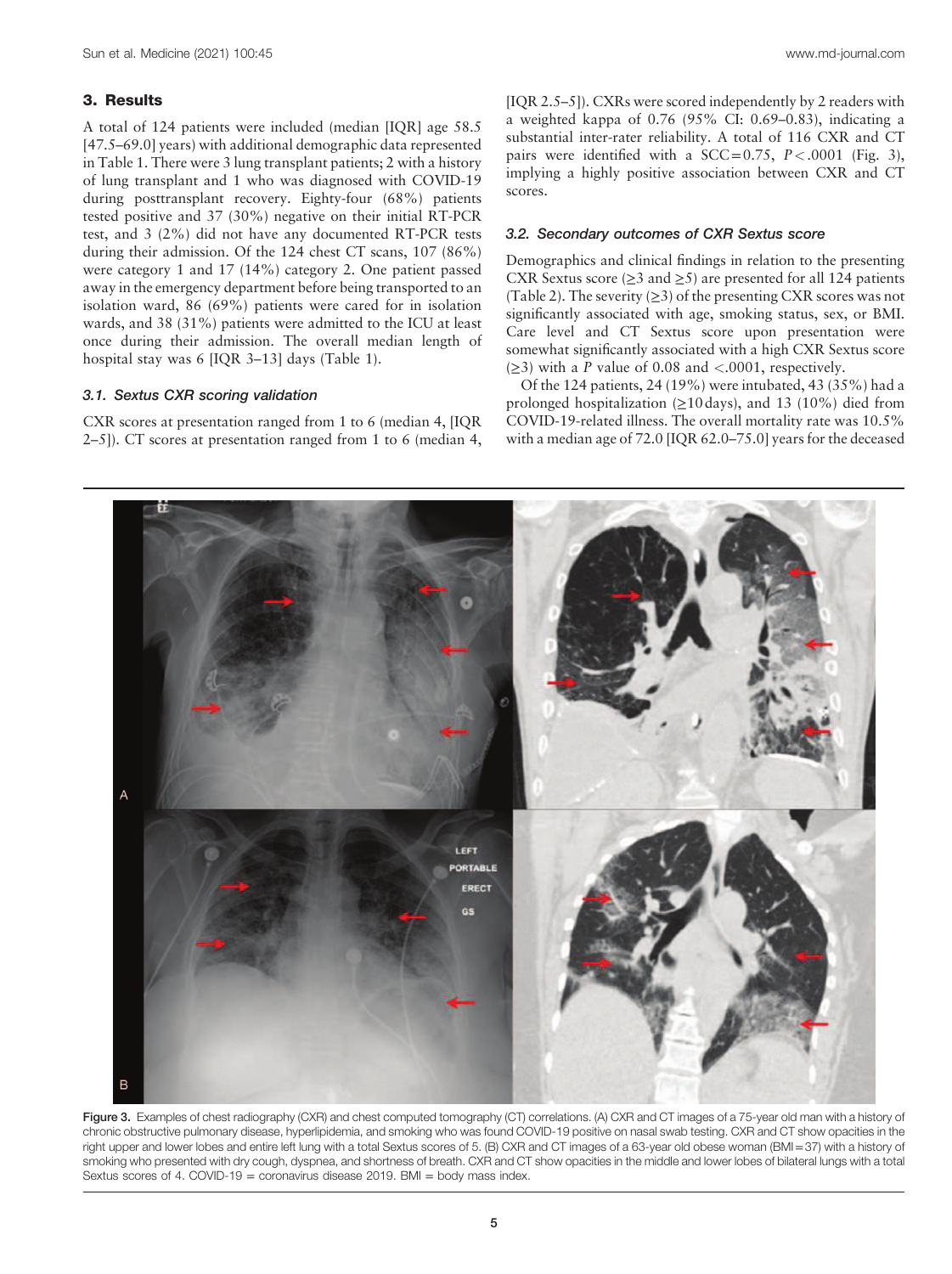# Table 2

admission.

Patient demographics and clinical findings in relation to CXR Sextus score at presentation for 124 admitted patients.

|                                                           | All patients     | <b>Low CXR</b><br><b>Sextus score</b> | <b>High CXR</b><br><b>Sextus score</b> |         | <b>Mild and moderate</b><br><b>CXR Sextus score</b> | <b>Severe CXR</b><br><b>Sextus score</b> |          |
|-----------------------------------------------------------|------------------|---------------------------------------|----------------------------------------|---------|-----------------------------------------------------|------------------------------------------|----------|
| <b>Variables</b>                                          | $(n=124)$        | $0 - 2^{\dagger}$ (n = 33)            | $3-6^{\dagger}$ (n = 91)               | P value | $0-4$ (n = 87)                                      | $5-6$ (n = 37)                           | P value  |
| Age, median [IQR] (yrs)                                   | 58.5 [47.5-69.0] | 58 [46.0-69.0]                        | 59 [48.0-68.0]                         | .99     | 58 [46.0-69.0]                                      | 61.0 [49.0-65.0]                         | .85      |
| Sex (male, N (%))                                         | 72 (58)          | 20(61)                                | 52 (57)                                | .84     | 55 (63)                                             | 17 (46)                                  | .11      |
| Race/ethnicity (N (%))                                    |                  |                                       |                                        | .045    |                                                     |                                          | .15      |
| <b>Black</b>                                              | 58 (47)          | 18 (55)                               | 40 (44)                                |         | 41 (47)                                             | 17 (46)                                  |          |
| Hispanic                                                  | 35 (28)          | 12 (36)                               | 23 (25)                                |         | 28 (32)                                             | 7(19)                                    |          |
| White/Asian/Other                                         | 31(25)           | 3(9)                                  | 28 (31)                                |         | 18(21)                                              | 13(35)                                   |          |
| Smoking history (N (%))                                   |                  |                                       |                                        | .51     |                                                     |                                          | .44      |
| Never                                                     | 66 (53)          | 15(47)                                | 51 (58)                                |         | 47 (55)                                             | 19 (54)                                  |          |
| Current smoker                                            | 20(15)           | 7(22)                                 | 13(15)                                 |         | 12(14)                                              | 8(23)                                    |          |
| Former smoker                                             | 34 (27)          | 10(31)                                | 24 (27)                                |         | 26(31)                                              | 8(23)                                    |          |
| BMI, median [IQR] (kg/m <sup>2</sup> )                    | 30.9 [25.6-36.5] | 31.3 [25.9-33.3]                      | 30.6 [25.6-36.9]                       | .47     | 30.2 [25.2-35.9]                                    | 32.6 [26.8-37.4]                         | .060     |
| BMI cutoffs (kg/m <sup>2</sup> ) (N $(\%)$ ) <sup>*</sup> |                  |                                       |                                        | .84     |                                                     |                                          | .32      |
| Non-obese $(<30)$                                         | 57 (47)          | 14 (44)                               | 43 (48)                                |         | 43 (50)                                             | 14 (39)                                  |          |
| Obese $(>30)$                                             | 65 (53)          | 18 (56)                               | 47 (52)                                |         | 43 (50)                                             | 22(61)                                   |          |
| Comorbidities (N (%))                                     |                  |                                       |                                        |         |                                                     |                                          |          |
| <b>HTN</b>                                                | 75 (61)          | 19 (58)                               | 56 (62)                                | .68     | 56 (64)                                             | 19 (53)                                  | .31      |
| T2DM                                                      | 50(41)           | 15 (46)                               | 35 (39)                                | .54     | 35(40)                                              | 15 (42)                                  | 1.00     |
| Asthma                                                    | 22(18)           | 6(18)                                 | 16(18)                                 | 1.00    | 17(20)                                              | 5(14)                                    | .61      |
| COPD                                                      | 18 (15)          | 4(12)                                 | 14 (16)                                | .78     | 13(15)                                              | 5(14)                                    | 1.00     |
| Malignancy                                                | 16 (13)          | 2(6)                                  | 14 (16)                                | .23     | 10(12)                                              | 6(17)                                    | .56      |
| Cardiovascular disease                                    | 18 (15)          | 6(18)                                 | 12(13)                                 | .57     | 12(14)                                              | 6(17)                                    | .78      |
| <b>CKD</b>                                                | 18 (15)          | 7(21)                                 | 11(12)                                 | .25     | 14 (16)                                             | 4(11)                                    | .58      |
| <b>HLD</b>                                                | 39 (32)          | 12 (36)                               | 27 (30)                                | .52     | 29 (33)                                             | 10(28)                                   | .67      |
| Care level $(N (%))$                                      |                  |                                       |                                        | .08     |                                                     |                                          | $-.0001$ |
| <b>ICU</b>                                                | 38 (31)          | 6(18)                                 | 32(35)                                 |         | 17(20)                                              | 21(57)                                   |          |
| Ward                                                      | 86 (69)          | 27 (82)                               | 59 (65)                                |         | 70 (80)                                             | 16 (43)                                  |          |
| RT-PCR results (N (%))                                    |                  |                                       |                                        | .83     |                                                     |                                          | .52      |
| Negative                                                  | 37(31)           | 11(33)                                | 26 (30)                                |         | 24 (29)                                             | 13(35)                                   |          |
| Positive                                                  | 84 (69)          | 22 (67)                               | 62(71)                                 |         | 60(71)                                              | 24 (65)                                  |          |
| Mortality (N (%))                                         | 13(10)           | 2(6)                                  | 11(12)                                 | .51     | 5(6)                                                | 8(22)                                    | .020     |
| First CT Sextus Score (0-6), median [IQR]                 | $4.0(2.5 - 5.0)$ | $2.0$ ( $2.0 - 3.0$ )                 | $5.0(3.0-6.0)$                         | < .0001 | $3.0(2.0-4.0)$                                      | $6.0(5.0-6.0)$                           | < .0001  |

Categorical variables are expressed as counts and percentages. Continuous variables are expressed as medians with interquartile ranges [IQR]. Significant P values (<.05) are bolded.

BMI=body mass index, CKD=chronic kidney disease, COPD=chronic obstructive pulmonary disease, CT=computed tomography, CXR=chest radiography, HLD=hyperlipidemia, HTN=hypertension, ICU= intensive care unit, RT-PCR = reverse transcriptase-polymerase chain reaction, T2DM=type II diabetes mellitus.

4, 2, 1, 3 patients were missing smoking history, BMI, comorbidity, and RT-PCR data respectively.

 $^\dagger$  Toussei et al investigated patient demographics and clinical variables in relation to low (0–2) and high (3–6) CXR severity scores.

compared to 57.0 [IQR 46.0–68.0] years for the survivors. Nine (69%) of the deceased patients were male.

# The median changes between presenting CXR Sextus scores and first intubation, first tracheostomy, or final CXR Sextus scores for the entire cohort were 1.0 ( $n=23$ ), 1.0 ( $n=6$ ), and 0.0 (n=124), respectively (see Table S1, Supplemental Digital Content, [http://links.lww.com/MD2/A642,](http://links.lww.com/MD2/A642) which illustrates the median Sextus score changes in relation to patients' admission). We also observed mean CXR scores slightly increasing after intubation, decreasing after extubation, and remaining stable after tracheostomy (Fig. 4). CXR Sextus scores and lactate dehydrogenase values were significantly correlated during the first 3 days of admission, with a SCC of 0.48 ( $P = .046$ ,  $n = 18$ ), 0.68 ( $P < .001$ , n = 38), and 0.69 ( $P < .001$ , n = 53), respectively. There was generally a weak correlation between the CXR score and leukocyte count values  $(SCC=0.22, P=.027, n=104;$ SCC=0.31, n=40;  $P=0.025$ , n=52; SCC=0.15,  $P=0.20$ , n= 77, respectively) and between CXR score and C-reactive protein values (SCC=0.43,  $P = .068$ , n=19; SCC=0.48,  $P = .002$ , n= 40;  $SCC = 0.20$ ,  $P = .14$ ,  $n = 56$ , respectively) for the first 3 days of

#### 3.3. CXR Sextus scores

The initial CXR Sextus score was significantly associated with adverse outcomes in unadjusted as well as adjusted data analyses. Incremental increases of CXR Sextus scores of 2 points were an independent predictor of intubation (aOR: 2.12, 95% CI 1.41– 3.19,  $P = .0003$ ), and prolonged hospitalization ( $\geq 10$  days) (aOR: 2.01, 95% CI 1.41–2.88, P=.0001) (Table 3). A CXR Sextus score  $\geq$ 3 was an independent predictor of intubation (aOR: 6.54, 95% CI 1.28–33.47, P=.024) and prolonged hospitalization (aOR: 3.95, 95% CI 1.30–12.01, P=.016). Individual clinical predictors of intubation included age, chronic obstructive pulmonary disease, chronic kidney disease, and presenting CT Sextus score (odds ratio [OR]: 1.59, 95% CI 1.15–2.19, P=.005) in addition to the CXR Sextus score (OR: 3.45, 95% CI 1.71– 6.97 for 2 points higher of CXR score). There were no statistically significant differences in intubation rates between race, sex, BMI, asthma, smoking status, or T2DM groups. Individual clinical predictors of a prolonged length of hospitalization included age, race, T2DM, smoking status, and presenting CT score (OR: 1.44, 95% CI 1.12–1.85,  $P = .005$ ) in addition to the CXR Sextus score (OR: 2.20, 95% CI 1.29–3.75 for 2 points higher of CXR score).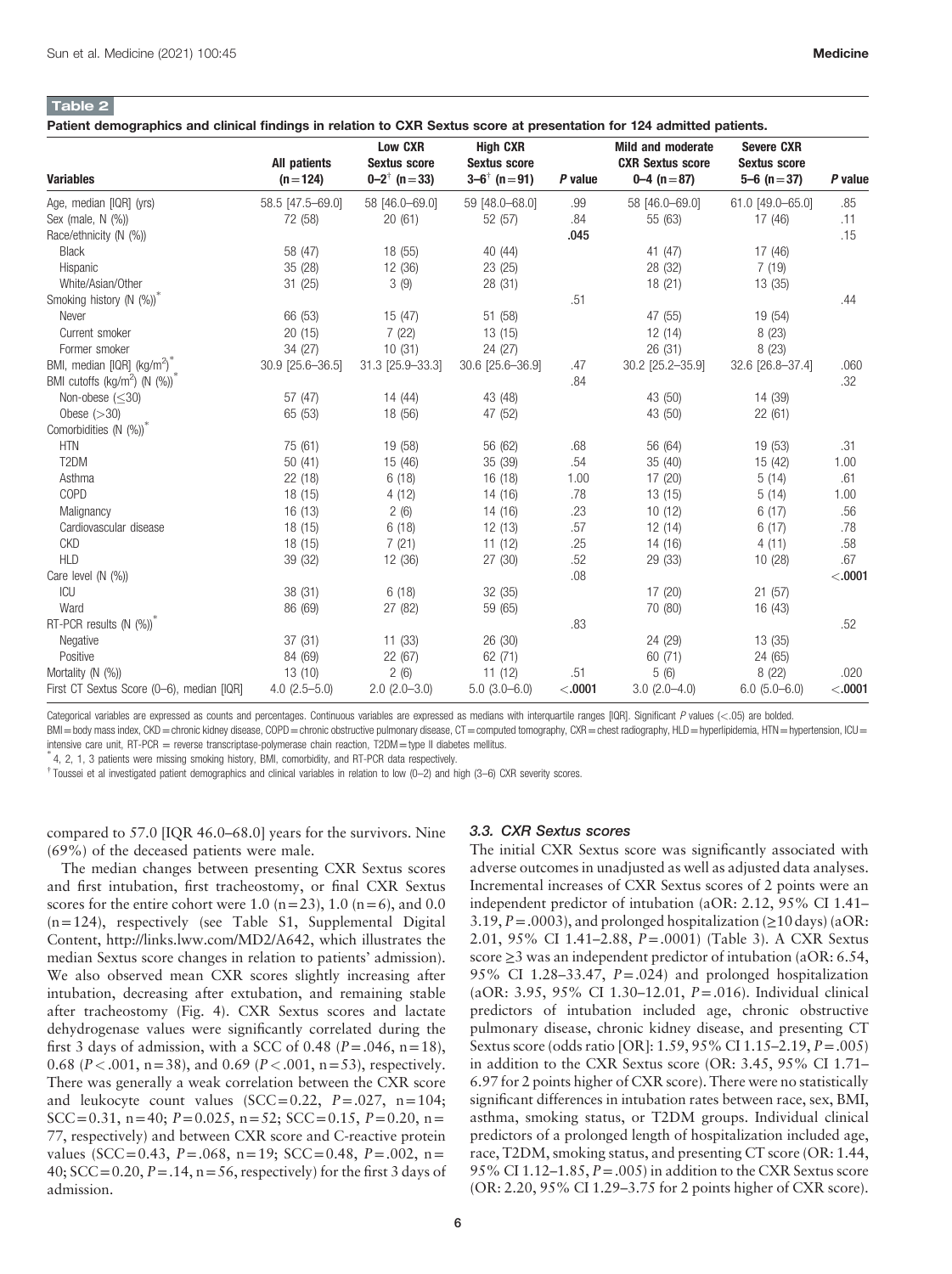

Figure 4. Chest radiography (CXR) Sextus scores (A) peri-intubation, (B) periextubation, and (C) peri-tracheostomy. Solid thick red line represents the mean CXR Sextus scores of all patients. First=first CXR Sextus score; Pre=CXR Sextus score pre-procedure (intubation, tracheostomy); Day 1, 2, 3=CXR Sextus score the first 3 days postprocedure (intubation, tracheostomy, extubation); Last=final CXR Sextus score before endpoint of discharge/AMA or death.

In univariable analysis, incrementally increasing CXR Sextus score by 2 points was found to be significantly associated with mortality (OR: 2.31, 95% CI 1.01–5.29, P=.048). Furthermore, a presenting CXR score  $\geq$ 5 was found to be a significant predictor of mortality (OR: 4.52, 95% CI 1.37–14.94, P=.020). Individual clinical predictors of mortality included age and

smoking status (see Table S2, Supplemental Digital Content, [http://links.lww.com/MD2/A643,](http://links.lww.com/MD2/A643) which illustrates patient demographics, clinical findings, and presenting CXR scores in relation to outcomes of interest).

## 4. Discussion

While chest CT has earned its role as the reference standard for COVID-19 imaging, $^{[20]}$  there is clearly a demand for improved understanding of CXR capacity in the imaging of a COVID-19 positive patient. As the COVID-19 pandemic continues to strain healthcare systems globally, the need for a quick and objective CXR scoring algorithm – to assist the flow of triage and management as well as prognosticate outcomes – becomes even more imperative. Our analysis of the Sextus score has shown that it is comparable to CT in both the triage and management of COVID-19 patients (CXR-CT severity score kappa=0.75,  $P < .0001$ ). Another advantage of this Sextus scoring system is its simplicity and reproducibility, as 2 naïve readers were able to learn to interpret and score with high fidelity, achieving a tight inter-reader agreement of CXR Sextus scores (inter-rater kappa= 0.76, 95% CI 0.69–0.83). CXR Sextus score may also be used as a prognosticator[20] as higher CXR Sextus scores were associated with higher mortality (OR: 2.20, 95% CI 1.29–3.75 for 2 points higher of CXR score) as well as an independent predictor of intubation and prolonged hospitalization  $(\geq 10 \text{ days})$  especially when scores were  $\geq 3$ .

The composition of our patient cohort reflects the ethnic and socio-economic tapestry of the urban inner-city North Philadelphia community.[21] Underserved populations and minorities often experience disproportionate disease burden and adverse outcomes, and COVID-19 is no exception.[22–24] This disparity is demonstrated in the degree of severity in non-white COVID-19 patient CXRs.[23] Our investigation purports that Black ethnicity is associated with prolonged length of hospitalization for COVID-19. With an overall median length of hospitalization of 6 days and discharge rate of 89.5% throughout all ethnicities, identifying and triaging high-risk patients is crucial to effectively utilizing limited resources.

The authors developed this CXR Sextus scoring system concurrently but independently from the similar CXR severity scoring system developed by Toussie et al.<sup>[17]</sup> Both scoring systems share comparable features with the primary difference being the added objective measure of opacities  $(1 \text{ cm}^2 \text{ vs } 1 \text{ cm}^2))$ undefined) and the application of the Sextus scoring system to both CXRs and CTs. However, our selection criteria of COVID-19 positive patients with positive imaging findings only allowed the analysis of a unique cohort of COVID-19, as positive imaging findings have showed a higher sensitivity compared to that of RT-PCR testing.<sup>[8,25]</sup> Our findings also parallel that of the similar system developed by Borghesi<sup>[14]</sup> but also provide additional insight into comparisons between the CXR severity score and patient comorbidities. Despite different patient populations, our results not only support their findings that CXR severity scoring is reliable and may be a useful tool in the hand of the clinician, but also strengthen Toussie et al's claim that CXR can be an independent prognostic predictor of outcomes such as intubation and prolonged length of hospitalization (also defined as  $\geq 10$ ) days).

Our results are congruent with the World Health Organization's recent Rapid Advice Guide suggesting the use of chest imaging including CXR to inform therapeutic management in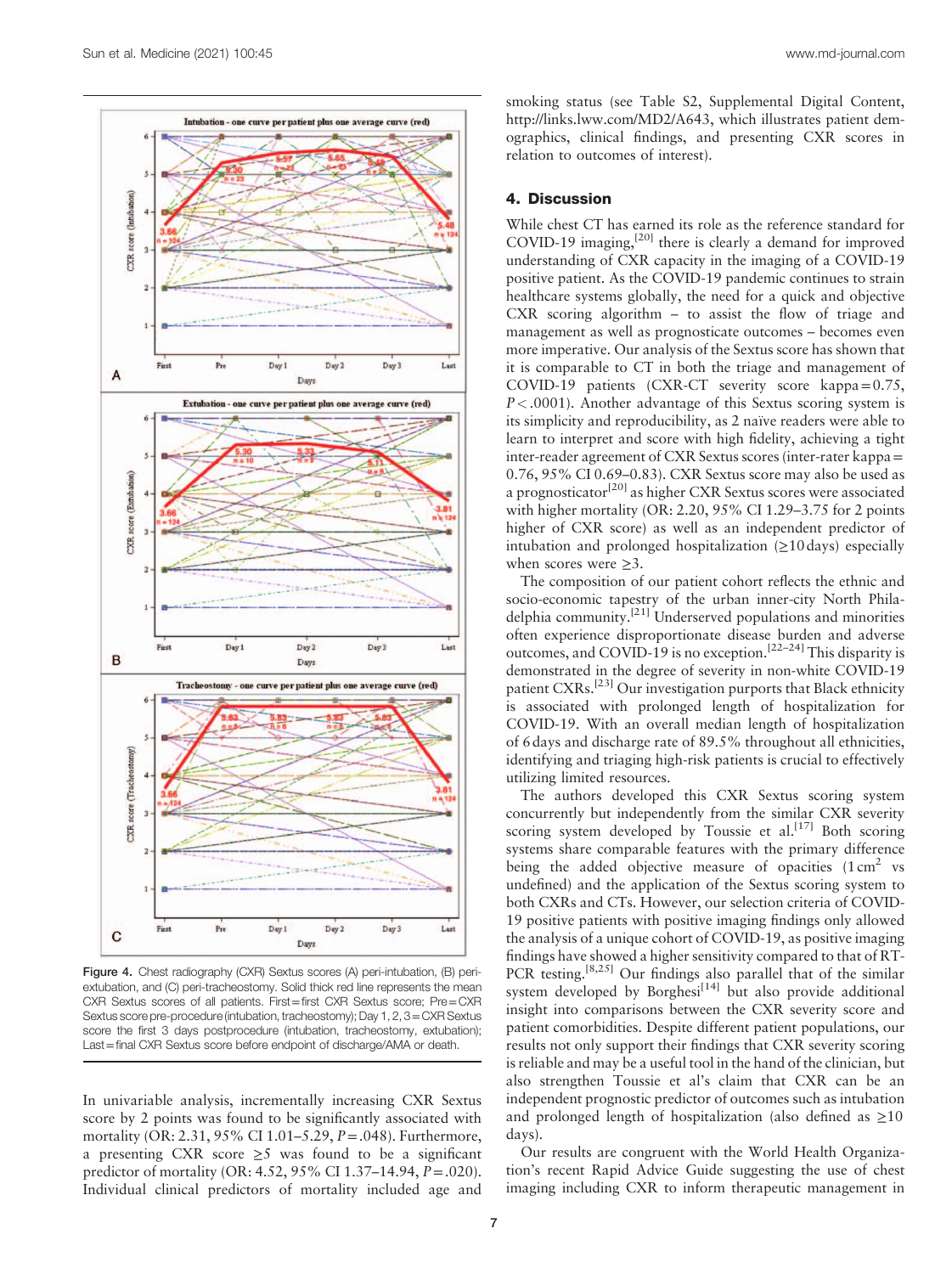| $1.64(1.11 - 2.43)$<br>$0.45(0.13 - 1.50)$<br>$1.50(0.61 - 3.67)$<br>Unadjusted<br>odds ratio<br>Reference<br>$(95%$ CI)<br>Age (for increment = 11 years)<br>Sex (reference: male)<br>Race/ethnicity<br>Hispanic<br>Variables<br>Black | 9%, 23/124)<br>Intubation (1                                                         |                                                                           |                                            |                                                                            | Prolonged length of hospitalization $\geq$ 10 days (35%, 43/124)         |                                                                                       |
|-----------------------------------------------------------------------------------------------------------------------------------------------------------------------------------------------------------------------------------------|--------------------------------------------------------------------------------------|---------------------------------------------------------------------------|--------------------------------------------|----------------------------------------------------------------------------|--------------------------------------------------------------------------|---------------------------------------------------------------------------------------|
|                                                                                                                                                                                                                                         | <b>Sextus</b><br><b>Adjusted odds</b><br>ratio (95% CI)<br>score $\geq 3$<br>for CXR | for CXR Sextus<br><b>Adjusted odds</b><br>ratio (95% CI)<br>score $(0-6)$ | Unadjusted<br>odds ratio<br>$(95%$ CI)     | for CXR Sextus<br><b>Adjusted odds</b><br>ratio (95% CI)<br>score $\geq 3$ | for CXR Sextus<br><b>Adjusted odds</b><br>ratio (95% CI)<br>$score(0-6)$ | $(10\%, 13/124)^{\frac{1}{4}}$<br>Unadjusted<br>odds ratio<br>Mortality<br>$(95%$ CI) |
|                                                                                                                                                                                                                                         | $1.04 - 1.00 - 1.08$                                                                 | $1.05(1.00 - 1.09)$                                                       | $1.63(1.18 - 2.23)$<br>$2.06(0.97 - 4.37)$ | $1.05(1.02 - 1.08)$                                                        | $1.06(1.02 - 1.10)$                                                      | $2.02(1.15 - 3.54)$<br>$0.58(0.17 - 2.00)$                                            |
|                                                                                                                                                                                                                                         |                                                                                      |                                                                           | Reference                                  | Reference                                                                  | Reference                                                                | Reference                                                                             |
|                                                                                                                                                                                                                                         |                                                                                      |                                                                           | $0.40(0.16 - 0.99)$                        | $0.31(0.10 - 0.94)$                                                        | $0.29(0.09 - 0.91)$                                                      | $1.12(0.29 - 4.28)$                                                                   |
| $1.01 (0.36 - 2.87)$<br>White/Asian/Other<br>Smoking history                                                                                                                                                                            |                                                                                      |                                                                           | $0.33(0.12 - 0.90)$                        | $0.42$ $(0.13 - 1.40)$                                                     | $0.26(0.08 - 0.89)$                                                      | $0.93(0.22 - 4.00)$                                                                   |
| Reference<br>Never                                                                                                                                                                                                                      |                                                                                      |                                                                           | Reference                                  | Reference                                                                  | Reference                                                                | Reference                                                                             |
| $1.81(0.48 - 6.80)$<br>Current smoker                                                                                                                                                                                                   |                                                                                      |                                                                           | $1.14(0.38 - 3.43)$                        |                                                                            |                                                                          | Not estimatable <sup>§</sup>                                                          |
| $3.02$ $(1.06 - 8.58)$<br>Former smoker                                                                                                                                                                                                 |                                                                                      |                                                                           | $3.00(1.26 - 7.12)$                        |                                                                            |                                                                          | 4.02 (1.09-14.88)                                                                     |
| $0.85$ $(0.62 - 1.16)$<br>BMI (for increment = 5 $kg/m^2$ ) <sup>†</sup>                                                                                                                                                                |                                                                                      |                                                                           | $0.98$ $(0.77 - 1.24)$                     |                                                                            |                                                                          | $0.81(0.53 - 1.24)$                                                                   |
| Reference<br>Non-obese (<30)<br>BMI cutoffs (kg/m <sup>2</sup> ) <sup>†</sup>                                                                                                                                                           |                                                                                      |                                                                           | Reference                                  |                                                                            |                                                                          | Reference                                                                             |
| $0.76$ $(0.31 - 1.89)$<br>Obese $($ $>$ 30)                                                                                                                                                                                             |                                                                                      |                                                                           | $1.01 (0.48 - 2.13)$                       |                                                                            |                                                                          | $0.86$ $(0.26 - 2.86)$                                                                |
| Comorbidities <sup>†</sup>                                                                                                                                                                                                              |                                                                                      |                                                                           |                                            |                                                                            |                                                                          |                                                                                       |
| $1.25(0.48 - 3.22)$<br>三<br>王                                                                                                                                                                                                           |                                                                                      |                                                                           | 1.79 (0.82-3.94)                           |                                                                            |                                                                          | $0.88$ $(0.26 - 2.94)$                                                                |
| $2.21(0.88 - 5.55)$<br>T2DM                                                                                                                                                                                                             |                                                                                      |                                                                           | 2.62 (1.22-5.62)                           |                                                                            |                                                                          | 2.21 (0.66-7.42)                                                                      |
| $0.64$ $(0.17 - 2.38)$<br>Asthma                                                                                                                                                                                                        |                                                                                      |                                                                           | $0.65$ $(0.23 - 1.82)$                     |                                                                            |                                                                          | $0.39(0.05 - 3.23)$                                                                   |
| $3.54(1.19 - 10.50)$<br>COPD                                                                                                                                                                                                            | 2.61 (0.78-8.73)                                                                     | 2.98 (0.79-11.25)                                                         | $1.22(0.44 - 3.42)$                        |                                                                            |                                                                          | 2.13 (0.52-8.79)                                                                      |
| $3.18(1.02 - 9.90)$<br>Malignancy                                                                                                                                                                                                       |                                                                                      |                                                                           | 2.06 (0.71-5.94)                           |                                                                            |                                                                          | 2.51 (0.60-10.49)                                                                     |
| 1.86 (0.59-5.87)<br>Cardiovascular disease                                                                                                                                                                                              |                                                                                      |                                                                           | $1.60(0.58 - 4.41)$                        |                                                                            |                                                                          | 3.46 (0.92-13.03)                                                                     |
| 3.54 (1.19-10.50)<br><b>CKD</b>                                                                                                                                                                                                         | $3.91(1.12 - 13.61)$                                                                 | 4.42 (1.16-16.87)                                                         | 2.73 (0.99-7.54)                           | $3.08$ $(0.93 - 10.16)$                                                    | $3.53(1.02 - 12.19)$                                                     | 3.46 (0.92-13.03)                                                                     |
| 1.88 (0.74-4.78)<br>RT-PCR results $(N (96))^{\dagger}$<br>$\Xi$                                                                                                                                                                        |                                                                                      |                                                                           | $2.02(0.92 - 4.43)$                        |                                                                            |                                                                          | $2.36$ (0.71-7.87)                                                                    |
| Reference<br>Negative                                                                                                                                                                                                                   |                                                                                      |                                                                           | Reference                                  |                                                                            |                                                                          | Reference                                                                             |
| $1.09(0.41 - 2.90)$<br>Positive                                                                                                                                                                                                         |                                                                                      |                                                                           | $3.06(1.21 - 7.76)$                        | $3.40(1.16 - 10.03)$                                                       | 4.64 (1.46-14.81)                                                        | $1.53(0.40 - 5.92)$                                                                   |
| 3.45 (1.71-6.97)<br>Presenting CXR Sextus score (0-6)                                                                                                                                                                                   |                                                                                      | $2.12(1.41 - 3.19)$                                                       | 2.20 (1.29-3.75)                           |                                                                            | $2.01(1.41 - 2.88)$                                                      | $2.31(1.01 - 5.29)$                                                                   |
| (for increment= $2$ )                                                                                                                                                                                                                   |                                                                                      |                                                                           |                                            |                                                                            |                                                                          |                                                                                       |
| 4.94 (1.09-22.33)<br>3<br>5<br>5<br>Presenting CXR Sextus score ><br>Presenting CXR Sextus score >                                                                                                                                      | $6.54(1.28 - 33.47)$                                                                 |                                                                           | $2.43(0.96 - 6.19)$                        | $3.95(130 - 12.01)$                                                        |                                                                          | 2.13 (0.45, 10.17)                                                                    |
| 4.69 (1.84-11.95)                                                                                                                                                                                                                       |                                                                                      |                                                                           | $2.77$ (1.25-6.15)                         |                                                                            |                                                                          | 4.52 (1.37-14.94)                                                                     |
| $1.59(1.15 - 2.19)$<br>First CT Sextus score (0-6)<br>$(for$ increment $= 1)$                                                                                                                                                           |                                                                                      |                                                                           | $1.44(1.12 - 1.85)$                        |                                                                            | $\overline{\phantom{a}}$                                                 | $1.44(0.96 - 2.14)$                                                                   |
|                                                                                                                                                                                                                                         |                                                                                      |                                                                           |                                            |                                                                            |                                                                          |                                                                                       |

8

Sun et al. Medicine (2021) 100:45 **Medicine** 

Table 3

Table 3

BMI = book nates index, QI = chronic kidney disease, COPD = chronic disease, COPD = computed tomography, CXR = computed tomography, HLD = hyperficional HLN = Phperfension, RT-PCR = revers transsurprasse characterial inginat:  $\frac{a}{b}$ ă l<br>F ≧ iyapiiy, yapıly, ì,  $\leq$  $\overline{\mathbf{z}}$ ر<br>ج reaction, T2DM=type II diabetes mellitus. ∗

Data in parenthesis are intervals. Significant P values (<.05) are bolded. Adjusted odds ratics (95% OS) were calculated from a final logistic regression model that included only (near) significant covaries at P  $\sim$  1.0 v

 †‡4, 2, 1, 3 patients were missing smoking history, BMI, comorbidity, and RT-PCR data, respectively.

<sup>u</sup> Unable to perform multiple logistic regression for adjusted odds ratios due to low event count of mortality (n=13).<br><sup>8</sup> Unable to estimate the odds ratio for this category due to 0 event in this category.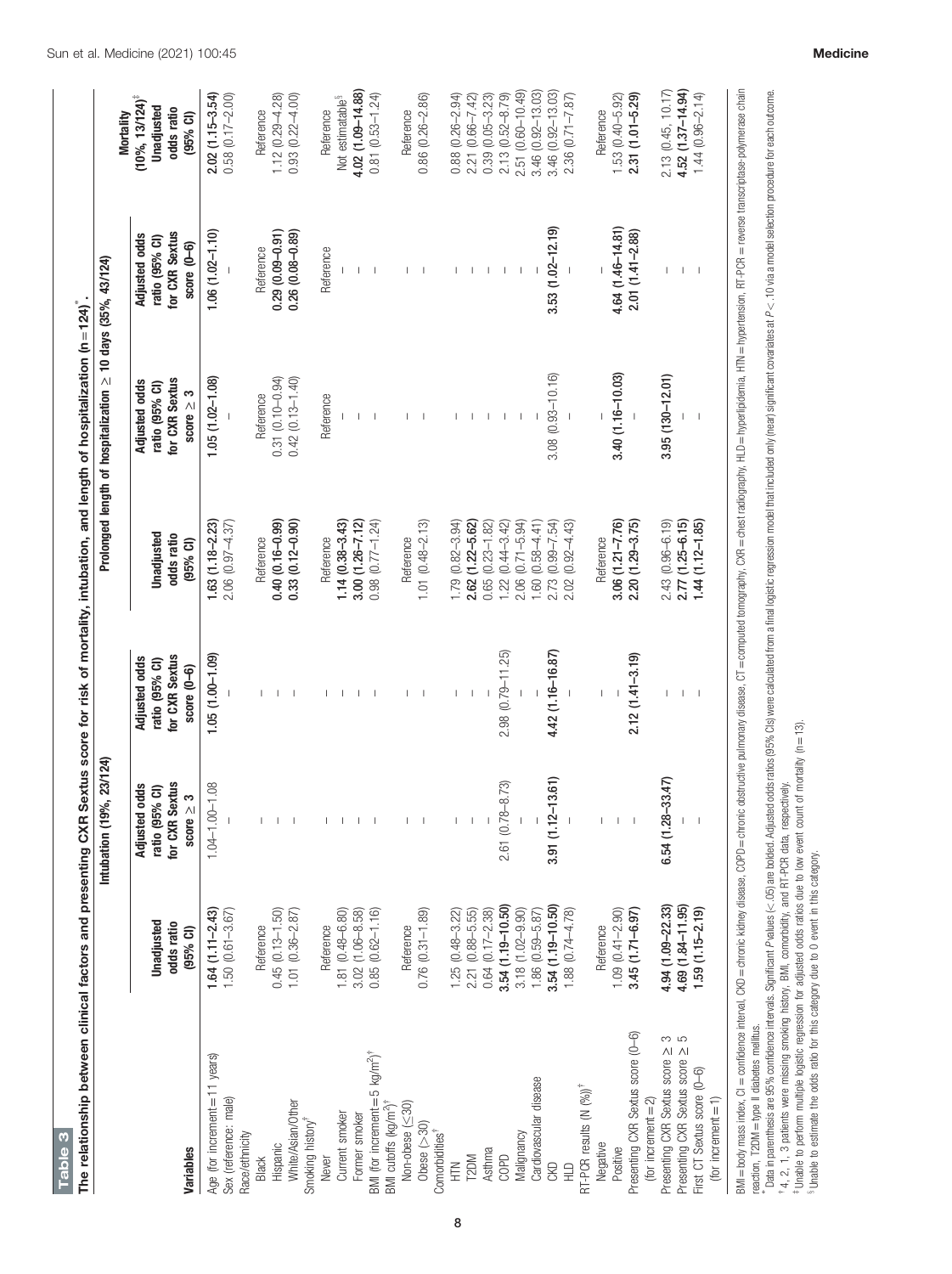symptomatic hospitalized COVID-19 patients.<sup>[26]</sup> However, these recommendations address chest imaging as a whole and do not address the indications or frequency of specific imaging modalities. Chest CT is much more sensitive and specific for pulmonary sequelae of COVID-19, with sensitivities ranging from 86% to 96%,  $[6,8,25]$  while CXR sensitivity and specificity are reported as 57% and 89%, respectively.<sup>[13,25]</sup> However, logistical factors such as room turnover, limited equipment, radiation dose, and time to transport patients limit the widespread use of  $CT<sup>[27,28]</sup>$  The streamlined processes for portable CXR implementation lend themselves to greater accessibility. Additionally, CXR can provide advantages over CT in directing patient care in real time. Using the Sextus score, daily chest radiographs can provide clinicians with data on which patients are at higher risk for requiring intubation independent of other clinical factors. As no clear guidelines existed for COVID-19 imaging, our team found that the combination of a single chest CT upon presentation, if appropriately indicated, followed by serial CXRs may help understanding and monitoring of the disease course.

Ultimately, there remains a continued need for clear and robust diagnostic parameters for both CT and CXR imaging, both independently and collectively, in the management of COVID-19 patients. Our analyses demonstrate the reliability and simplicity of the CXR Sextus score and offers an approach to more objectively interpret patients' CXR (see Figure S1, Supplemental Digital Content,<http://links.lww.com/MD2/A641>, which illustrates patient series of daily CXR Sextus scores). Serial CXRs may as well have a role in continually monitoring COVID-19 disease progression, complications, and patient response to treatment allowing further optimization of patient management. Our observations of increasing CXR Sextus scores peri-intubation and decreasing CXR Sextus scores peri-extubation provide insight into when patients may be at higher risk for adverse outcomes.

Although our sample size is similar to that of Toussei et al, the primary limitation of our study is its limited sample size and single network nature. In our study, 13 (10%) patients died during the study period, a subgroup too small to permit evaluation of independent statistical associations of potential risk factors with mortality. A multicenter study using the same Sextus score would provide a more robust insight into potential trends and associations of this disease morbidity and mortality. Additional limitations are that a mixture of both anteriorposterior and posterior-anterior views were used to calculate Sextus severity scores and its lack of translatability to patients with fewer than 6 lung zones. Additionally, several patients with multiple admissions during this time period were considered to have a single combined admission which could have affected the overall length of hospitalization.

## 5. Conclusion

The CXR Sextus score was shown to be reproducible and quite comparable to the reference standard CT, for COVID-19 imaging. Sextus score was also predictive of risks for intubation and prolonged hospitalization for COVID-19 patients in a predominantly Black population. A simplistic and reproducible objective CXR scoring system may offer important insights into management of COVID-19 patients. Further multicenter evaluation of the CXR Sextus score may provide added insight into identifying high-risk patients, additional clinical predictors of outcome, and hopefully build upon improving COVID-19

triaging in similar high-volume scenarios. Future studies of the CXR Sextus score may also allow us to better determine the optimal frequency of CXR use in hospitalized COVID-19 patients, especially in minority populations.

## **Acknowledaments**

The authors would like to thank all the front-line responders and their continued efforts during these tumultuous times.

#### Author contributions

JS is responsible for study concept, data extraction, image scoring, analysis of data, table and figure creation, and manuscript preparation. DY is responsible for analysis of data, table and figure creation, and manuscript editions. KY is responsible for data extraction, image scoring, and manuscript editions. RC is responsible for data extraction and manuscript editions. XL is responsible for analysis of data. TS, GC, NM, OA, MK are responsible for manuscript editions. HM is the guarantor of integrity of the study and is responsible for study concept, image scoring, analysis of data, and manuscript preparation. All authors read and approved the final manuscript.

- Conceptualization: Justin Sun, Gary Cohen, Nathaniel Marchetti, Maruti Kumaran, Hillel Maresky.
- Data curation: Justin Sun, Kevin Yoo, Robert Choi, Hillel Maresky.
- Formal analysis: Justin Sun, Daohai Yu, Xiaoning Lu, Omar Agosto, Hillel Maresky.
- Investigation: Justin Sun, Kevin Yoo, Nathaniel Marchetti, Omar Agosto, Hillel Maresky.
- Methodology: Justin Sun, Daohai Yu, Kevin Yoo, Xiaoning Lu, Taylor Standiford, Gary Cohen, Nathaniel Marchetti, Omar Agosto, Maruti Kumaran, Hillel Maresky.
- Project administration: Taylor Standiford, Gary Cohen, Maruti Kumaran, Hillel Maresky.
- Resources: Justin Sun, Omar Agosto, Maruti Kumaran, Hillel Maresky.
- Software: Daohai Yu.
- Supervision: Taylor Standiford, Gary Cohen, Nathaniel Marchetti, Omar Agosto.
- Validation: Justin Sun, Daohai Yu.
- Visualization: Justin Sun, Daohai Yu, Xiaoning Lu, Hillel Maresky.
- Writing original draft: Justin Sun, Daohai Yu, Kevin Yoo, Robert Choi, Xiaoning Lu, Taylor Standiford, Gary Cohen, Nathaniel Marchetti, Omar Agosto, Maruti Kumaran, Hillel Maresky.
- Writing review & editing: Justin Sun, Daohai Yu, Kevin Yoo, Robert Choi, Xiaoning Lu, Taylor Standiford, Gary Cohen, Nathaniel Marchetti, Omar Agosto, Maruti Kumaran, Hillel Maresky.

#### References

- [1] Huang C, Wang Y, Li X, et al. Clinical features of patients infected with 2019 novel coronavirus in Wuhan, China. Lancet 2020;395:497–506.
- [2] World Health OrganizationCoronavirus disease 2019 (COVID-19) situation report – 209. WHO Bull 2020;14:e01218.
- [3] Moore KA, Lipsitch M, Barry JM. The future of the COVID-19 pandemic: lessons learned from pandemic influenza. COVID-19: The CIDRAP Viewpoint 2020.
- [4] Chinese Society of Radiology. Chinese Medical AssociationRadiological diagnosis of COVID-19: expert recommendation from the Chinese